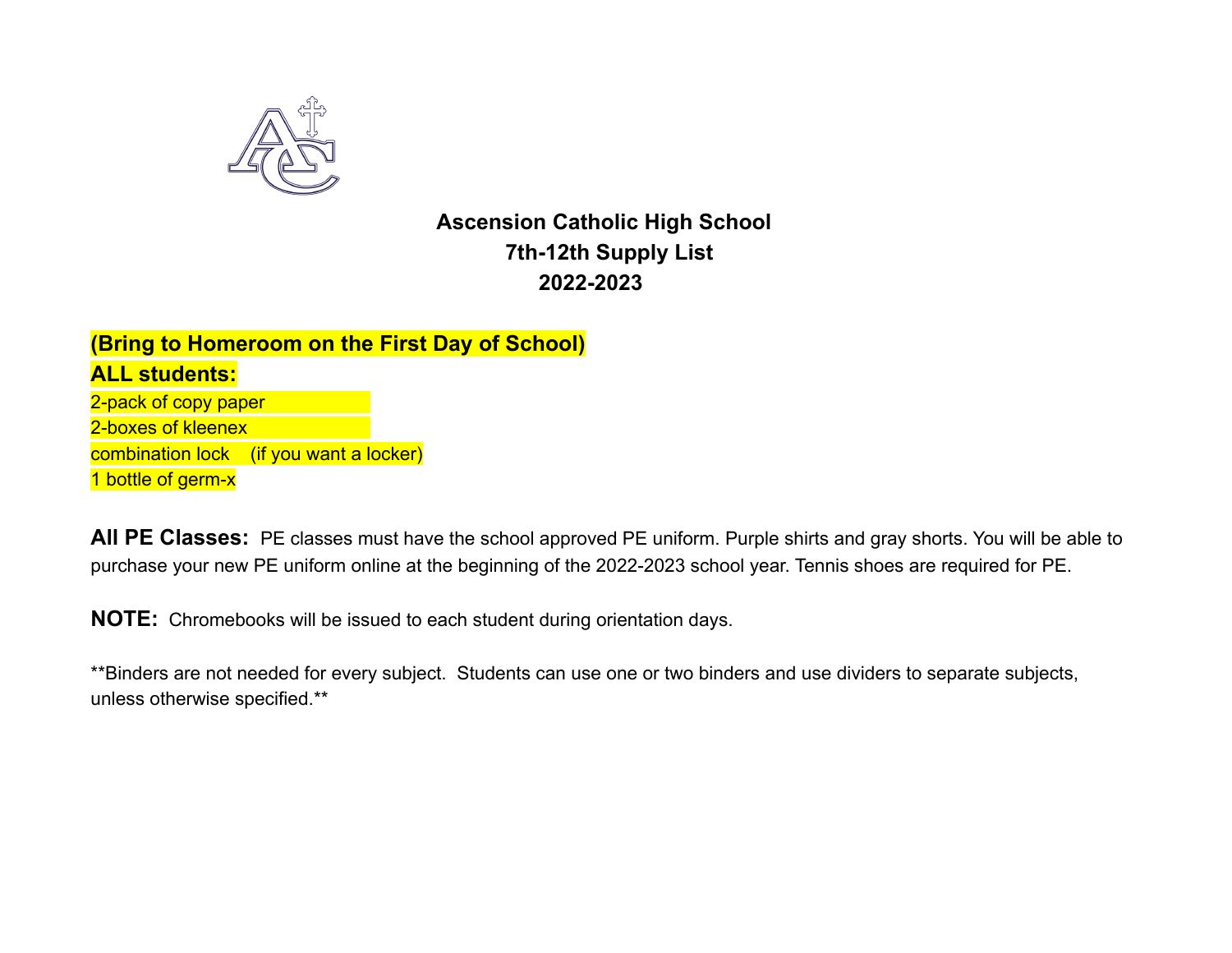### **7th Grade**

| <b>Reading/English</b>                                                                                                                                                                                                                                                 | <b>Math</b>                                                                                                                                            | <b>Religion</b>                                                                                        | <b>Science</b>                                                                                                 | <b>History</b>                                                                                                    |
|------------------------------------------------------------------------------------------------------------------------------------------------------------------------------------------------------------------------------------------------------------------------|--------------------------------------------------------------------------------------------------------------------------------------------------------|--------------------------------------------------------------------------------------------------------|----------------------------------------------------------------------------------------------------------------|-------------------------------------------------------------------------------------------------------------------|
| $-1\frac{1}{2}$ inch binder<br>(exclusively for ELA)<br>- 5 subject dividers<br>- Highlighters<br>- 3 packs of Loose<br>Leaf (college ruled)<br>- 2 packs of flash<br>cards 3"x5"<br>- 1 pack of mini<br>post-its<br>- Ink pens (blue or<br>black and red)<br>-pencils | -3 subject notebook<br>- 2 pocket folders w/<br>prongs<br>- I pack of graph paper<br>- protractor<br>-Pencils at all times<br>-Eraser<br>-6 inch ruler | 1 plastic folder with<br>prongs<br>1 composition<br>notebook<br>markers/crayons<br>Index cards (small) | notebook or binder<br>4 Manila folders<br>Markers and colors<br>Index cards (small)<br>Glue<br><b>Scissors</b> | -Binder with Loose<br>leaf or notebook and<br>-colors, markers, or<br>colored pencils<br>-note cards<br>-ink pens |

#### **8th Grade**

| <b>Reading/English</b>                                                                                                                                                                                                                                                 | <b>Math</b>                                                                                                                                                                                                                             | <b>Religion</b>                                                                                        | <b>Science</b>                                                                                                 | <b>History</b>                                                                                                   |
|------------------------------------------------------------------------------------------------------------------------------------------------------------------------------------------------------------------------------------------------------------------------|-----------------------------------------------------------------------------------------------------------------------------------------------------------------------------------------------------------------------------------------|--------------------------------------------------------------------------------------------------------|----------------------------------------------------------------------------------------------------------------|------------------------------------------------------------------------------------------------------------------|
| $-1\frac{1}{2}$ inch binder<br>(exclusively for ELA)<br>- 5 subject dividers<br>- Highlighters<br>- 3 packs of Loose<br>Leaf (college ruled)<br>- 2 packs of flash<br>cards 3"x5"<br>- 1 pack of mini<br>post-its<br>- Ink pens (blue or<br>black and red)<br>-pencils | -3 subject notebook<br>-2 Pocket Folders with<br>prongs<br>-1 pack of graph paper<br>-Pencils at all times.<br>-Eraser<br>-Colored pencils<br>-Texas instruments<br>scientific calculator<br>TI 30x IIS<br>-protractor<br>-6 inch ruler | 1 plastic folder with<br>prongs<br>1 composition<br>notebook<br>markers/crayons<br>Index cards (small) | notebook or binder<br>4 Manila folders<br>Index cards (small)<br>Markers and colors<br>Glue<br><b>Scissors</b> | Binder with Loose leaf<br>or notebook and<br>-colors, markers, or<br>colored pencils<br>-note cards<br>-ink pens |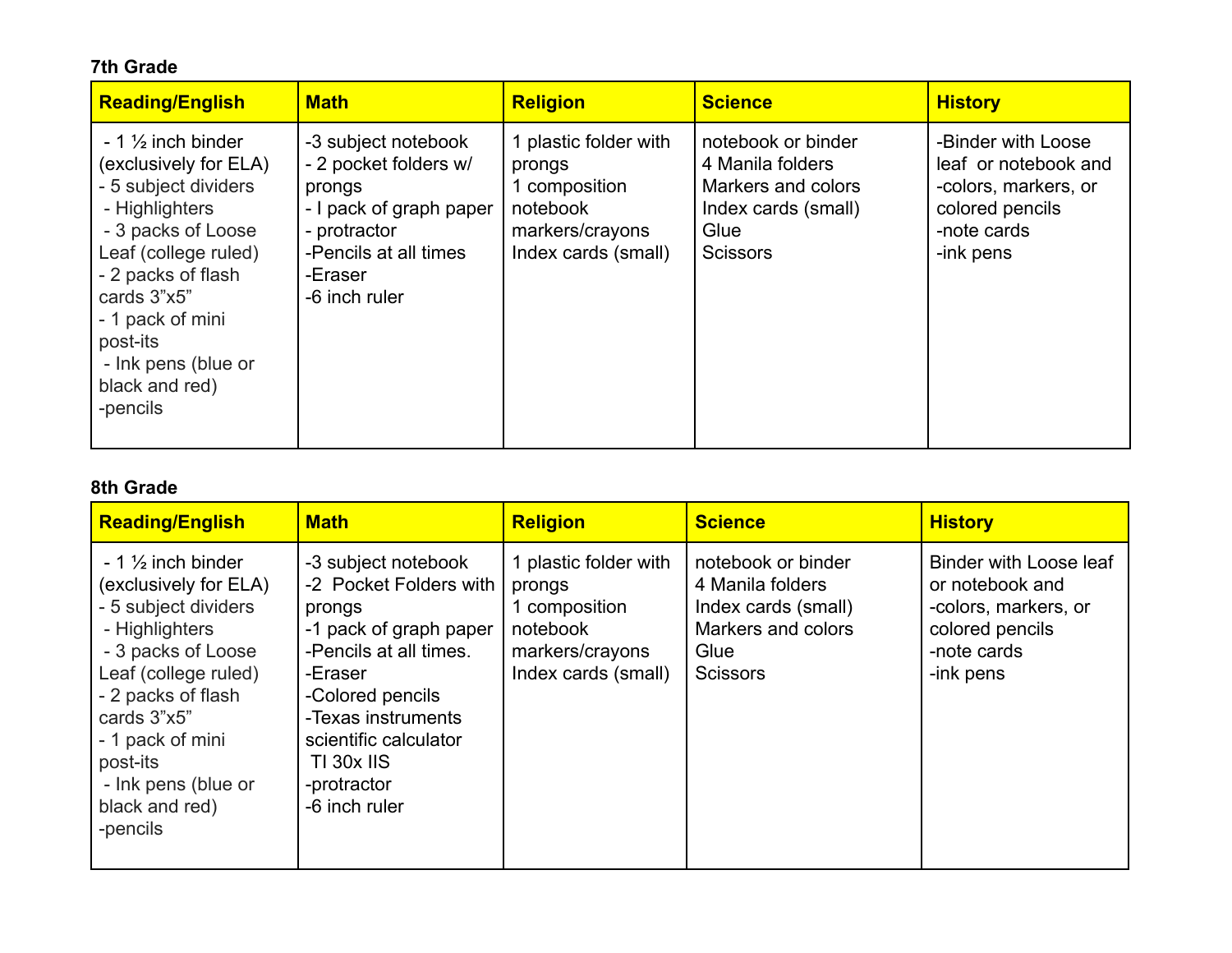#### **9th Grade**

| <b>English I</b>                                                                                                                                                          | <b>Algebra I</b>                                                                                                                                                                                                                           | <b>Religion I</b>                                                                  | <b>Biology I</b>                                                             | <b>World Geography</b>                                                                 |  |
|---------------------------------------------------------------------------------------------------------------------------------------------------------------------------|--------------------------------------------------------------------------------------------------------------------------------------------------------------------------------------------------------------------------------------------|------------------------------------------------------------------------------------|------------------------------------------------------------------------------|----------------------------------------------------------------------------------------|--|
| -binder with loose<br>leaf (can be shared<br>with another<br>subject)<br>-highlighters<br>-pens/pencils<br>-Boys- 1 roll paper<br>towels<br>-Girls- pack of<br>baby wipes | -1 Black expo dry erase<br>marker<br>-2 manila folders (no<br>name on them)<br>-any TI 84 graphing<br>calculator<br>-loose leaf<br>-binder<br>-Graph paper-quadrille<br>4x4 squares per inch<br>-Small pack Colored<br>pencils<br>-Pencils | -1 folder with<br>pockets<br>-1 composition<br>book<br>-something to<br>write with | -notebook or<br>binder with<br>loose leaf and<br>something to<br>write with. | -note cards<br>-colored pencils<br>-markers<br>-loose leaf<br>-Highlighters<br>-binder |  |

**10th Grade (Note: Binders can be shared with other subjects except English III.)**

| <b>English II</b>                                                                                              | <b>Geometry</b>                                                                                                                                                                                                                    | <b>Religion II</b>                                                                                          | <b>Physical Science</b>                                                                                   | <b>American</b><br><b>History</b>                                          | <b>Spanish I</b>                                                         |
|----------------------------------------------------------------------------------------------------------------|------------------------------------------------------------------------------------------------------------------------------------------------------------------------------------------------------------------------------------|-------------------------------------------------------------------------------------------------------------|-----------------------------------------------------------------------------------------------------------|----------------------------------------------------------------------------|--------------------------------------------------------------------------|
| -2" 3-ring binder<br>(exclusively for<br>this course)<br>-looseleaf<br>-pack of 8<br>dividers<br>-highlighters | -1 black expo markers<br>-2 manila folders(no<br>name on folders)<br>-any TI 84 graphing<br>calculator<br>-looseleaf<br>--3x5 index cards with<br>file box<br>-protractor<br>-compass<br>-small pack colored<br>pencils<br>Pencils | -loose leaf<br>-1 red folder with<br>prongs and<br>pockets<br>-1 marbled<br>composition book<br>-note cards | 1- binder w/ loose<br>leaf)<br>1 Manila folder<br>Index cards<br>(small)<br>Markers and<br>colors<br>Glue | -note cards<br>-colored pencils<br>-markers<br>-loose leaf<br>highlighters | -notebook<br>-expo markers (any<br>color)<br>-something to write<br>with |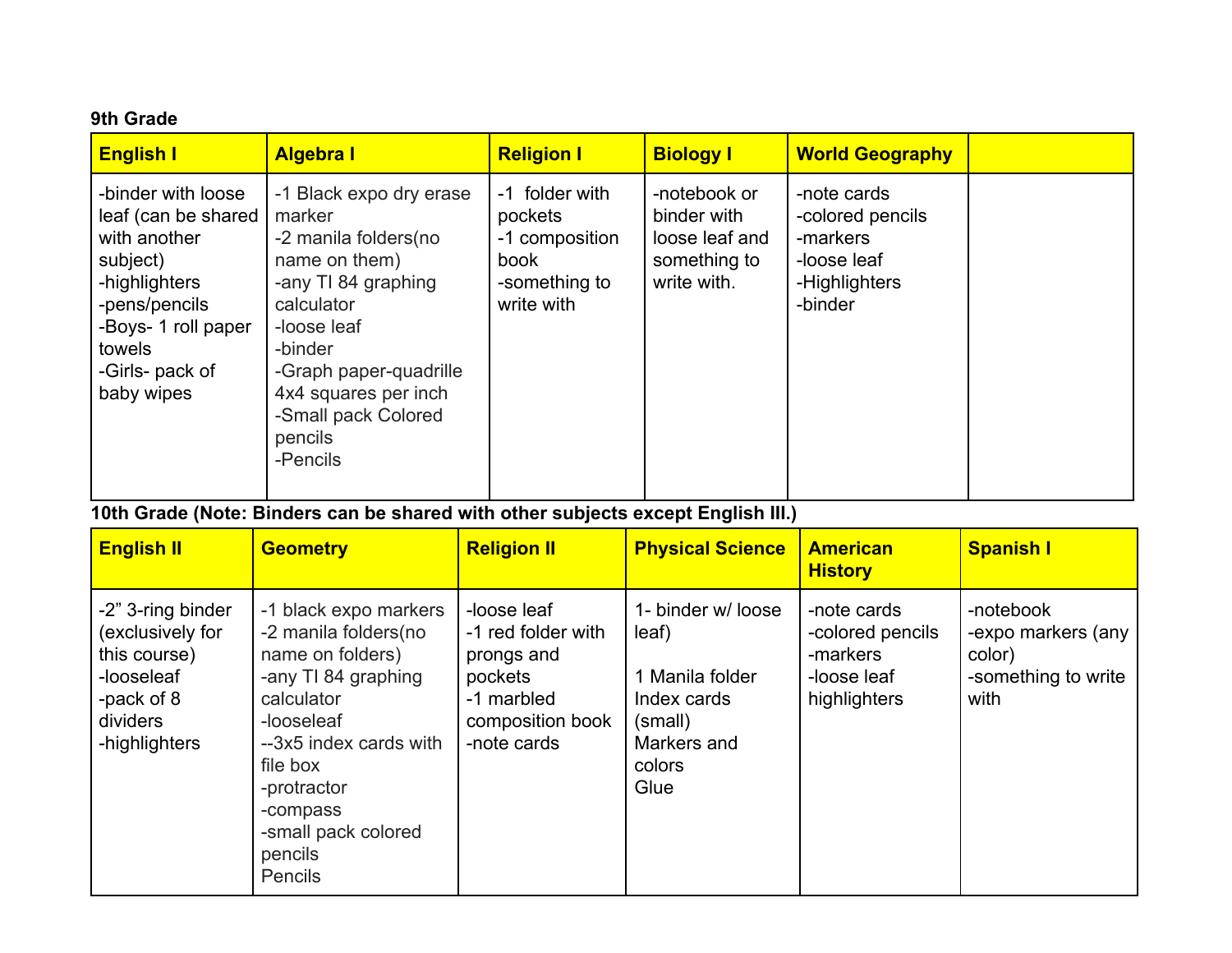## **11th Grade(Note: Binders can be shared with other subjects except English III.)**

| <b>English III</b>                                                                                          | <b>Algebra II</b>                                                                                         | <b>Religion III</b>                                                              | <b>Chemistry</b>                                                                                                        | <b>Spanish II</b>        | <b>Physics 11th and</b><br>12th grade                                     |
|-------------------------------------------------------------------------------------------------------------|-----------------------------------------------------------------------------------------------------------|----------------------------------------------------------------------------------|-------------------------------------------------------------------------------------------------------------------------|--------------------------|---------------------------------------------------------------------------|
| -2" 3-ring binder<br>(exclusively for<br>this course)<br>-looseleaf<br>-pack of 8 dividers<br>-highlighters | -3-5 subject<br>notebook or binder<br>with loose leaf<br>-pencils<br>-any TI 84<br>graphing<br>calculator | -1 composition<br>book<br>-folder with<br>pockets<br>-something to<br>write with | -binder with loose<br>leaf (can be<br>shared with<br>another subject)<br>Pen or pencil<br>-calculator<br>-pocket folder | -Notebook<br>-headphones | -notebook or<br>binder with loose<br>leaf<br>Pen or pencil<br>-calculator |

## **12th Grade (Note: Binders can be shared with other subjects using dividers.)**

| <b>English IV</b>                                                                                                                                                           | <b>Math Block</b>                                                                                          | <b>Religion IV</b>                                                                                          | <b>Biology II</b>                                                                                    | <b>Civics</b>                                                              | <b>Physical Science</b>                                                 |
|-----------------------------------------------------------------------------------------------------------------------------------------------------------------------------|------------------------------------------------------------------------------------------------------------|-------------------------------------------------------------------------------------------------------------|------------------------------------------------------------------------------------------------------|----------------------------------------------------------------------------|-------------------------------------------------------------------------|
| -binder with loose<br>leaf (can be<br>shared with<br>another subject)<br>-pens, pencils<br>- Highlighters<br>-Boys- 1 roll paper<br>towels<br>-Girls- pack of<br>baby wipes | -3-5 subject<br>notebook or binder<br>with loose leaf<br>-pencils<br>-any $T184$<br>graphing<br>calculator | -loose leaf<br>-1 red folder with<br>prongs and<br>pockets<br>-1 marbled<br>composition book<br>-note cards | -loose leaf<br>-binder<br>- 1 pack assorted<br>colored pens<br>- 1 manilla folder<br>name on the tab | -note cards<br>-colored pencils<br>-markers<br>-loose leaf<br>highlighters | -binder w/ loose<br>leaf<br>-composition<br>notebook<br>1 Manila folder |